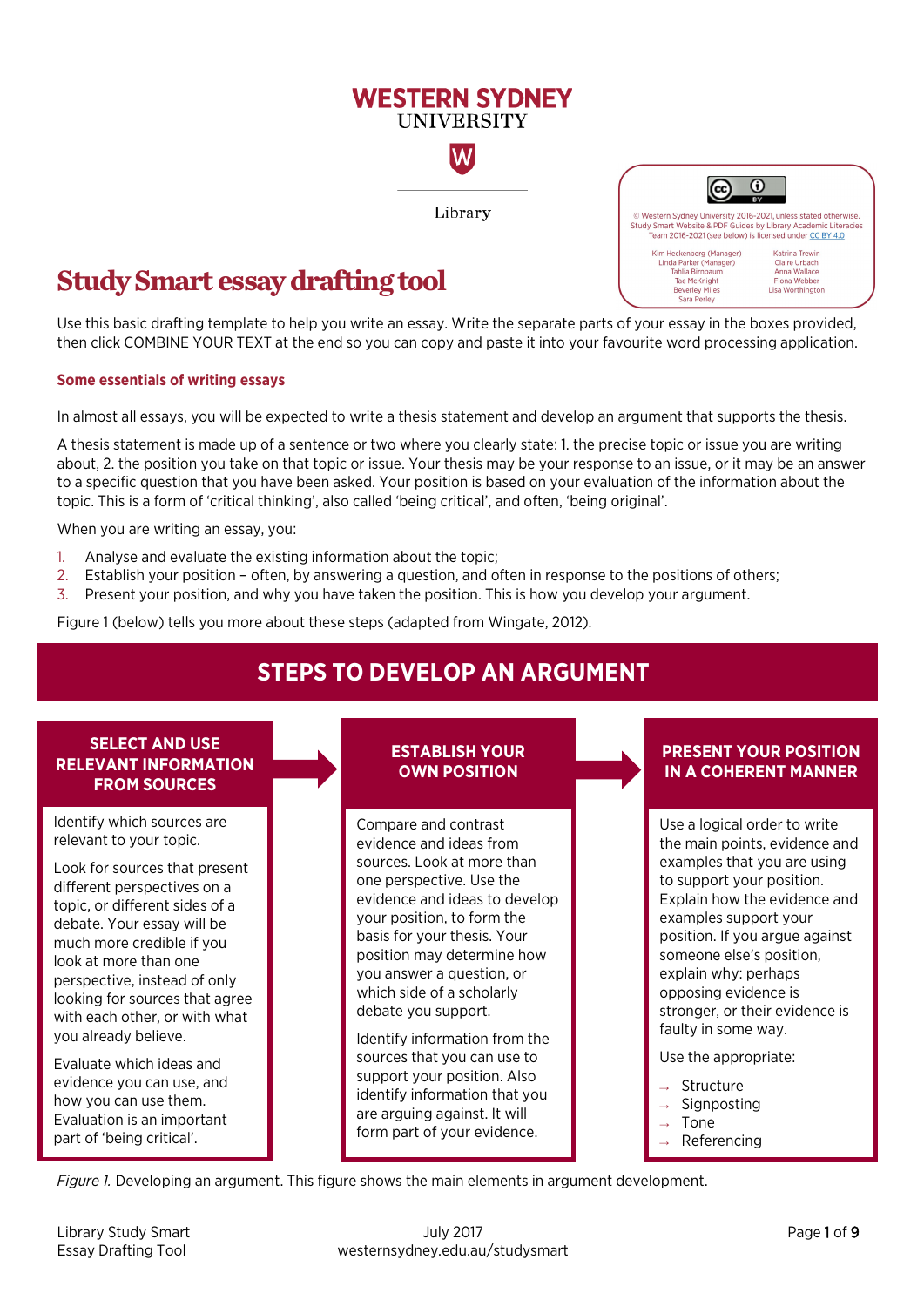See the [Library Study Smart](https://westernsydney.edu.au/studysmart/) website for more information. Th[e Writing](https://westernsydney.edu.au/studysmart/home/assignment_help/writing) page has information about writing essays. The [Researching and reading](https://westernsydney.edu.au/studysmart/home/assignment_help/researching_and_reading) page has information about finding and evaluating sources and critical thinking.

#### **Your essay draft**

#### **Introduction**

Introduction hint: Write your introduction both first *and* last. Write a basic draft first, to give you a plan for what to write about. Then write your body and conclusion. You may end up writing the essay slightly differently from what you thought when you started. At the end, revise your introduction if needed so that it matches up with your conclusions, and the order in which you write about main ideas in the body.

1. General statement (optional, depending on discipline and assignment instructions) – one or two sentences to inform the reader of the main topic of the essay, so that they understand what the essay is about in a broad sense.

2. Thesis – one or two sentences to state your position on the precise (narrowed-down) topic of the essay. A position is a value statement. Two common example thesis types are: 1. Giving a general but clear answer to a question that has been asked, 2. Responding to the positions that other writers have taken on the topic.

3. Outline – a sentence or two to describe the main points of the argument you are making in order to support your position. In an essay, it's not enough to take a position – you must explain why you take the position. This is called your 'argument'. In the box below, write the main points that you will write about (and support with evidence and examples) in order to develop an argument that supports your position. Write the main points in the same order that you plan to have them in the essay body. These will form the basis for your paragraphs.

#### **Essay body**

An essay body consists of a series of paragraphs in a logical order (one point leads logically to the next) that takes the reader step-by-step through your argument. In the body, you will:

- 1. State the main points you are making in your argument one main point per paragraph.
- 2. Give supporting evidence and examples, and explain how the evidence and examples support your position. Evidence could come from books or articles (reference all information from your sources), while examples could illustrate the point you are making (reference your examples if they are not common knowledge). Your explanation is where you explain how the evidence and examples show that the point you are making is credible.
- Explain how the main point of the paragraph is related to or helps to support your main position or claim (thesis).

Most essays you will write at university will contain 3-6 body paragraphs (depending on the length of essay and of paragraphs).

| Library Study Smart        | March 2017                      | Page 2 of 9 |
|----------------------------|---------------------------------|-------------|
| <b>Essay Drafting Tool</b> | westernsydney.edu.au/studysmart |             |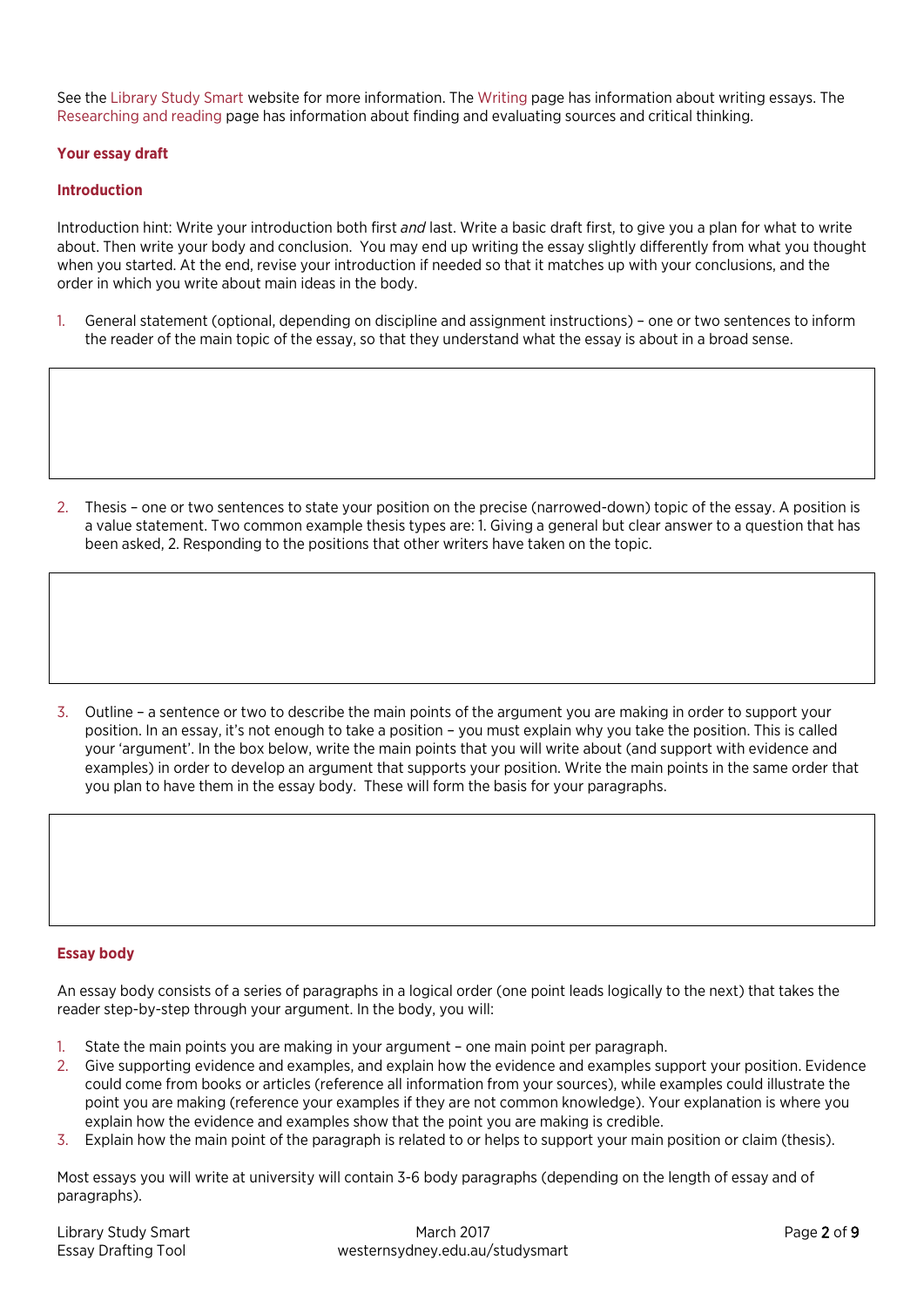Paragraph length: There is no fixed 'rule' about length, as long as the paragraph contains all elements, which means it will always be more than one sentence. Very long paragraphs often contain more than one main idea and need to be split. Very short paragraphs may not contain enough explanation or evidence to support the main idea of the paragraph.

#### Body paragraph 1

1. Concisely state the main idea of the paragraph (topic sentence).

2. (Optional, if needed.) Write another sentence that explains more about the main idea.

3. Write sentences that support your main point by:

- $\rightarrow$  Relating it to the **scholarly concepts** that you are using in your work. Define any important terms you use.
- $\rightarrow$  Giving examples that help illustrate or demonstrate the paragraph's point. Support the point with relevant examples from research or scholarly literature. When you explain how the examples support the point, the example plus explanation is part of your evidence. Sometimes you may be asked to use examples from other sources, such as your experience or popular culture. Make sure that you check your assignment information about the kinds of evidence allowed in your essay.
- $\rightarrow$  Referencing appropriately. Always reference any information you get from your sources.
- Explaining how the concepts and evidence relate to the main idea of the paragraph.

4. (Optional but often useful to strengthen your argument.) Write a concluding sentence that explains how the information in this paragraph relates back to or supports your thesis (the topic and your position on it, for the overall essay).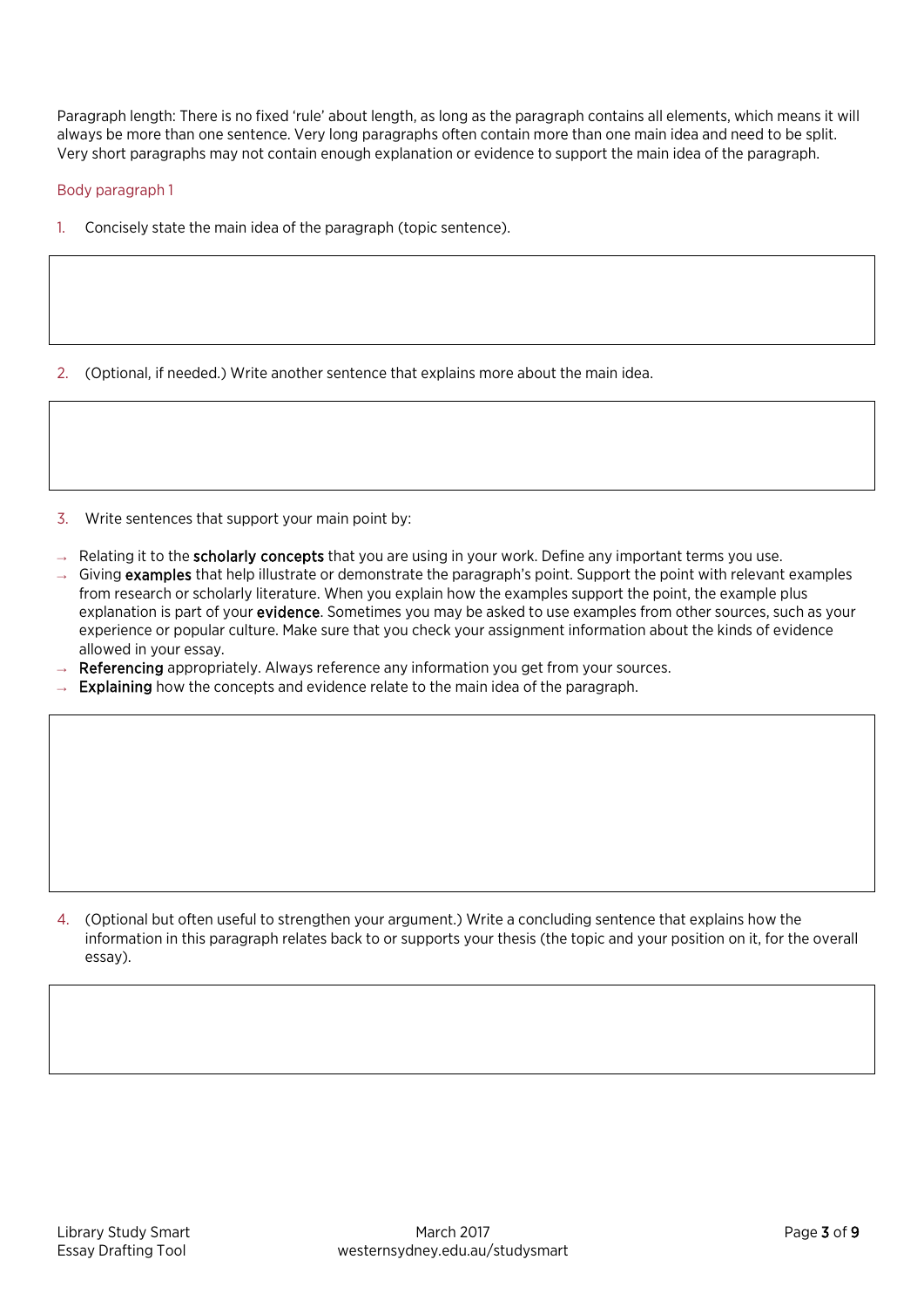#### Body paragraph 2

- 1. Concisely state the main idea of the paragraph (topic sentence).
- 2. (Optional.) Write another sentence that explains more about the main idea.
- 3. Write sentences that support your main point by:
- $\rightarrow$  Relating it to the **scholarly concepts** that you are using in your work. Define any important terms you use.
- $\rightarrow$  Giving examples that help illustrate or demonstrate the paragraph's point. Support the point with relevant examples from research or scholarly literature. When you explain how the examples support the point, the example plus explanation is part of your **evidence**. Sometimes you may be asked to use examples from other sources, such as your experience or popular culture. Make sure that you check your assignment information about the kinds of evidence allowed in your essay.
- Referencing appropriately. Always reference any information you get from your sources.
- $\rightarrow$  Explaining how the concepts and evidence relate to the main idea of the paragraph.

4. (Optional but often useful to strengthen your argument.) Write a concluding sentence that explains how the information in this paragraph relates back to or supports your thesis (the topic and your position on it, for the overall essay).

#### Body paragraph 3

1. Concisely state the main idea of the paragraph (topic sentence).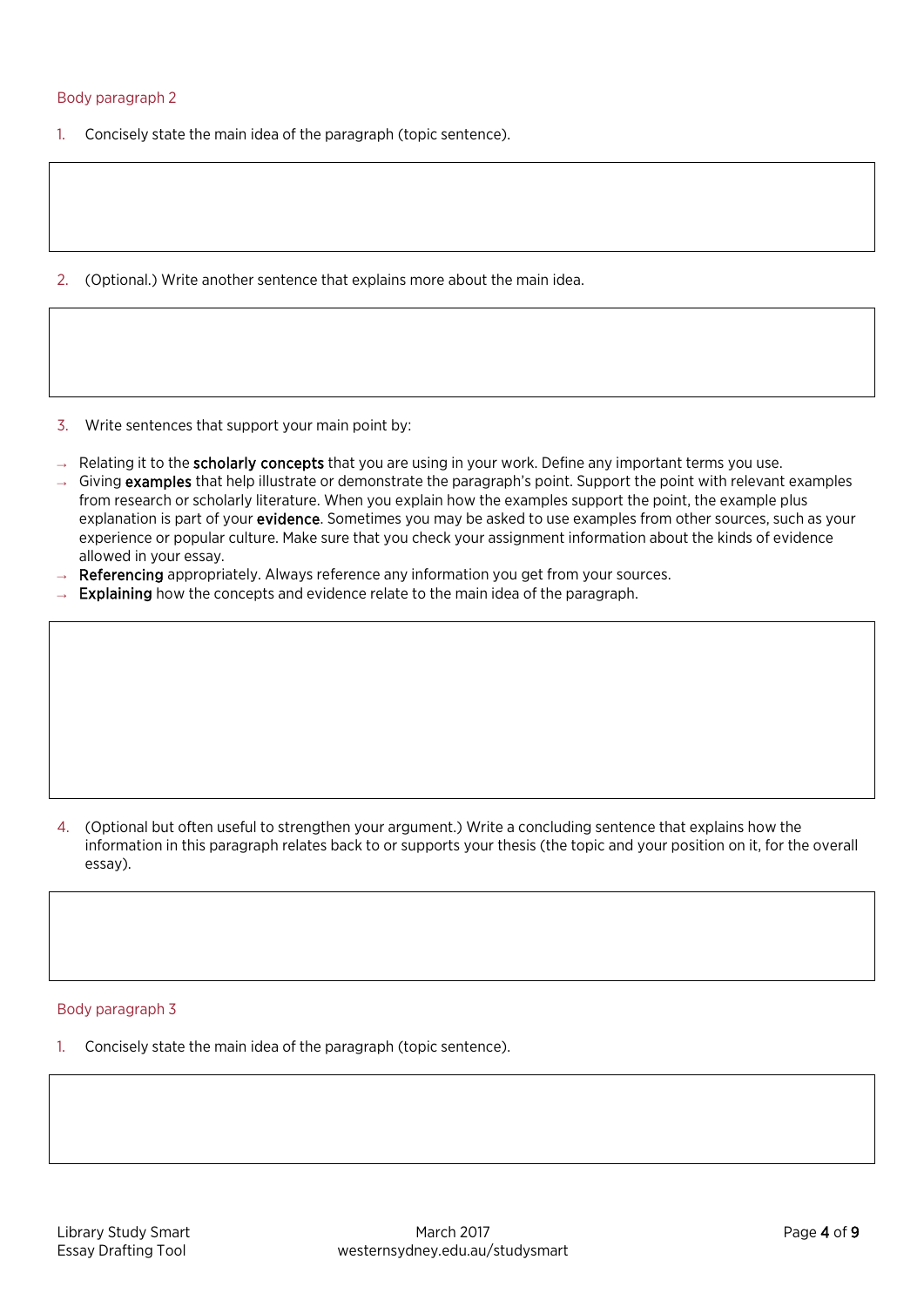- 2. (Optional.) Write another sentence that explains more about the main idea.
- 3. Write sentences that support your main point by:
- $\rightarrow$  Relating it to the **scholarly concepts** that you are using in your work. Define any important terms you use.
- $\rightarrow$  Giving examples that help illustrate or demonstrate the paragraph's point. Support the point with relevant examples from research or scholarly literature. When you explain how the examples support the point, the example plus explanation is part of your **evidence**. Sometimes you may be asked to use examples from other sources, such as your experience or popular culture. Make sure that you check your assignment information about the kinds of evidence allowed in your essay.
- Referencing appropriately. Always reference any information you get from your sources.
- Explaining how the concepts and evidence relate to the main idea of the paragraph.

#### Body paragraph 4

- 1. Concisely state the main idea of the paragraph (topic sentence).
- 2. (Optional.) Write another sentence that explains more about the main idea.
- 3. Write sentences that support your main point by:
- Relating it to the scholarly concepts that you are using in your work. Define any important terms you use.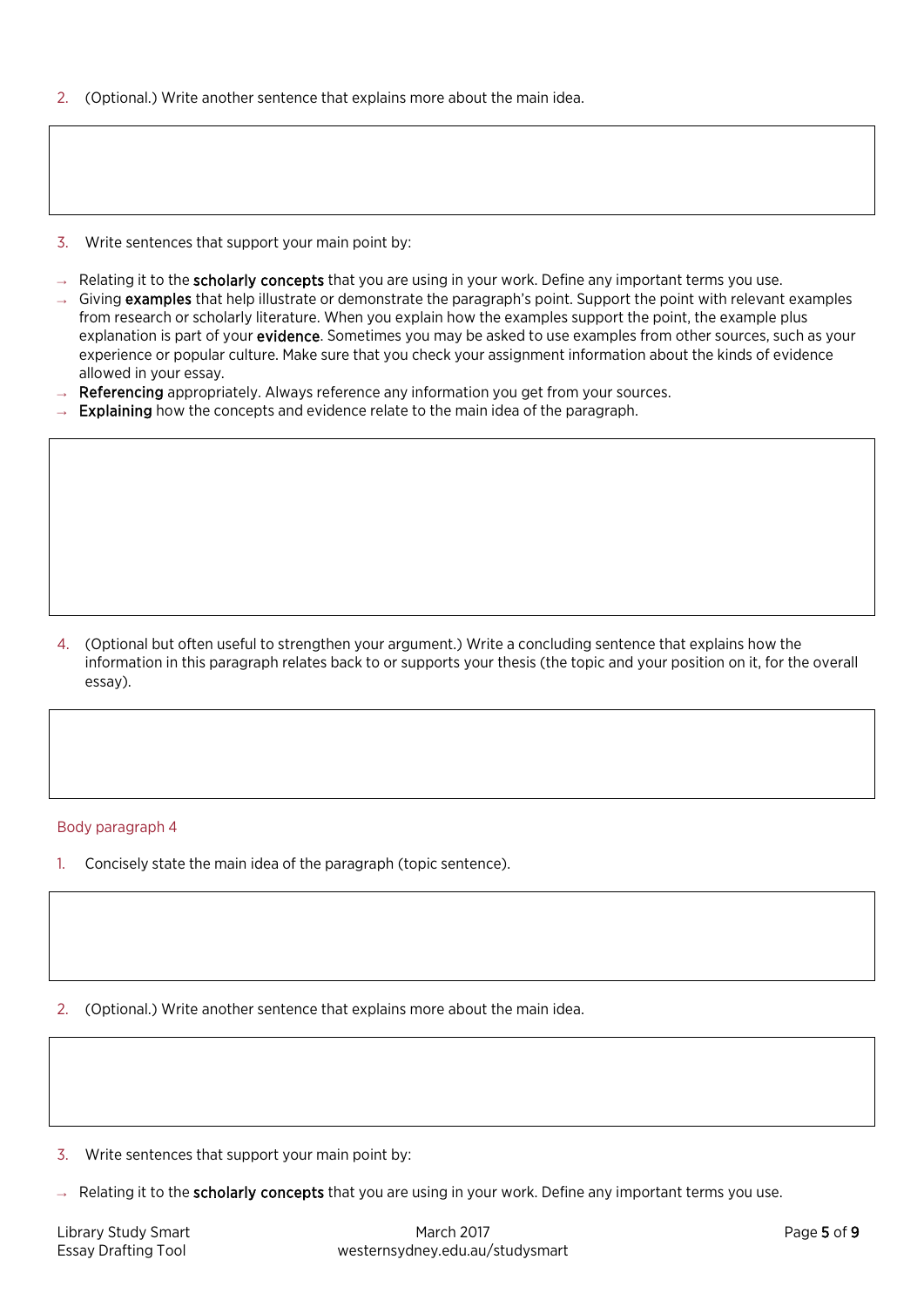- $\rightarrow$  Giving examples that help illustrate or demonstrate the paragraph's point. Support the point with relevant examples from research or scholarly literature. When you explain how the examples support the point, the example plus explanation is part of your **evidence**. Sometimes you may be asked to use examples from other sources, such as your experience or popular culture. Make sure that you check your assignment information about the kinds of evidence allowed in your essay.
- Referencing appropriately. Always reference any information you get from your sources.
- Explaining how the concepts and evidence relate to the main idea of the paragraph.

Body paragraph 5 (if needed)

- 1. Concisely state the main idea of the paragraph (topic sentence).
- 2. (Optional.) Write another sentence that explains more about the main idea.
- 3. Write sentences that support your main point by:
- $\rightarrow$  Relating it to the **scholarly concepts** that you are using in your work. Define any important terms you use.
- $\rightarrow$  Giving examples that help illustrate or demonstrate the paragraph's point. Support the point with relevant examples from research or scholarly literature. When you explain how the examples support the point, the example plus explanation is part of your **evidence**. Sometimes you may be asked to use examples from other sources, such as your experience or popular culture. Make sure that you check your assignment information about the kinds of evidence allowed in your essay.
- Referencing appropriately. Always reference any information you get from your sources.
- $\rightarrow$  Explaining how the concepts and evidence relate to the main idea of the paragraph.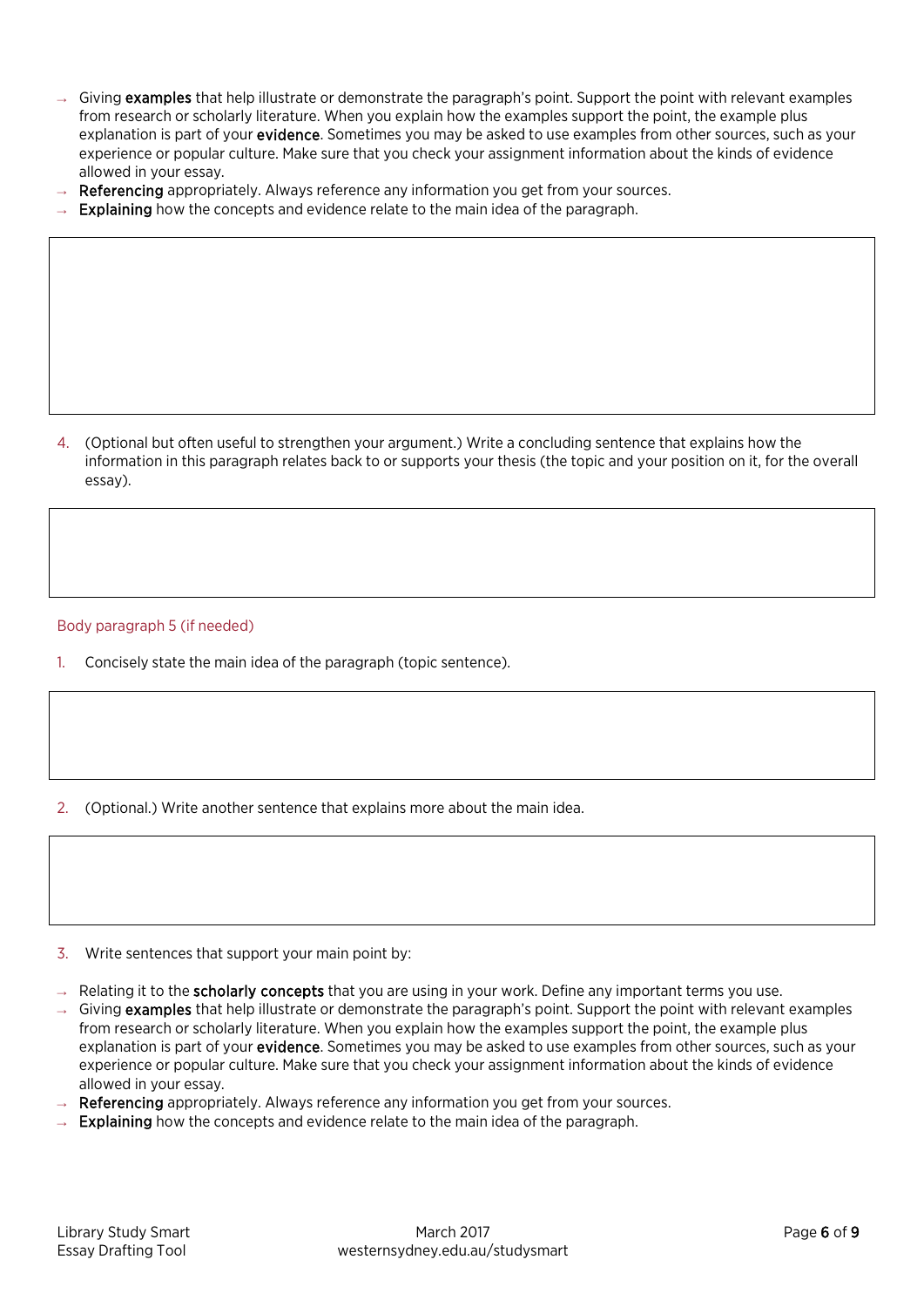#### Body paragraph 6 (if needed)

- 1. Concisely state the main idea of the paragraph (topic sentence).
- 2. (Optional.) Write another sentence that explains more about the main idea.
- 3. Write sentences that support your main point by:
- → Relating it to the scholarly concepts that you are using in your work. Define any important terms you use.
- Giving examples that help illustrate or demonstrate the paragraph's point. Support the point with relevant examples from research or scholarly literature. When you explain how the examples support the point, the example plus explanation is part of your **evidence**. Sometimes you may be asked to use examples from other sources, such as your experience or popular culture. Make sure that you check your assignment information about the kinds of evidence allowed in your essay.
- Referencing appropriately. Always reference any information you get from your sources.
- Explaining how the concepts and evidence relate to the main idea of the paragraph.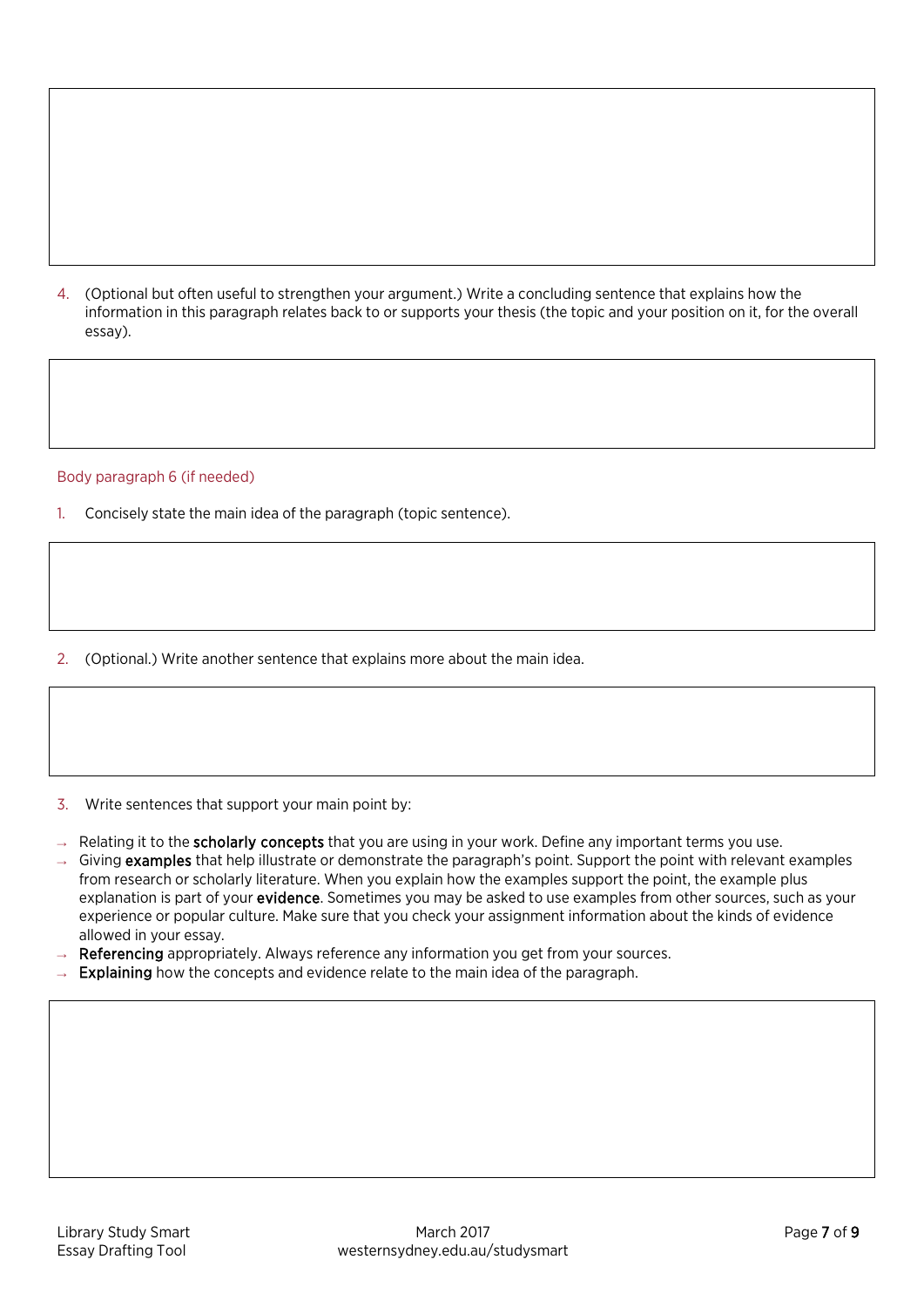#### **Conclusion**

1. Summarise the main points that you made in the body of the essay, in the same order as you made them. Use different words from the words in your introduction, except for specialised or technical terms.

2. Restate your thesis (in different words from your introduction), and explain how the main points relate to each other and to your main thesis. In your explanation, you will be showing that your thesis is credible (that the reader should agree with you). TIP: Don't write something like "My thesis is credible because …" Instead, you show how your main points lead to your position, by using appropriate linking words and phrases. See an example essay conclusion in the Study Smart information sheet ["Essay Structure"](https://westernsydney.edu.au/__data/assets/pdf_file/0016/1082500/Essay_Structure.pdf). (You will see in the example that the exact order of conclusion elements may be varied depending on the purpose, but conclusions should contain all the elements.)

- 3. Your essay conclusion should end with a strong message that your reader will remember. Finish it on a strong point. Your reader should know why what you have said is important. Look in your assignment information for information about what to demonstrate with your conclusion. Some examples of what might be used to finish a conclusion are:
- $\rightarrow$  How it affects the broader topic or context,
- $\rightarrow$  The impact it has/has had on the field or on society,
- $\rightarrow$  What more needs to be known.

#### **Before finishing**

Go back and revise your introduction if you need to, so that it matches the order of the main points you make in the body, and so that you are writing the same thesis in both introduction and conclusion.